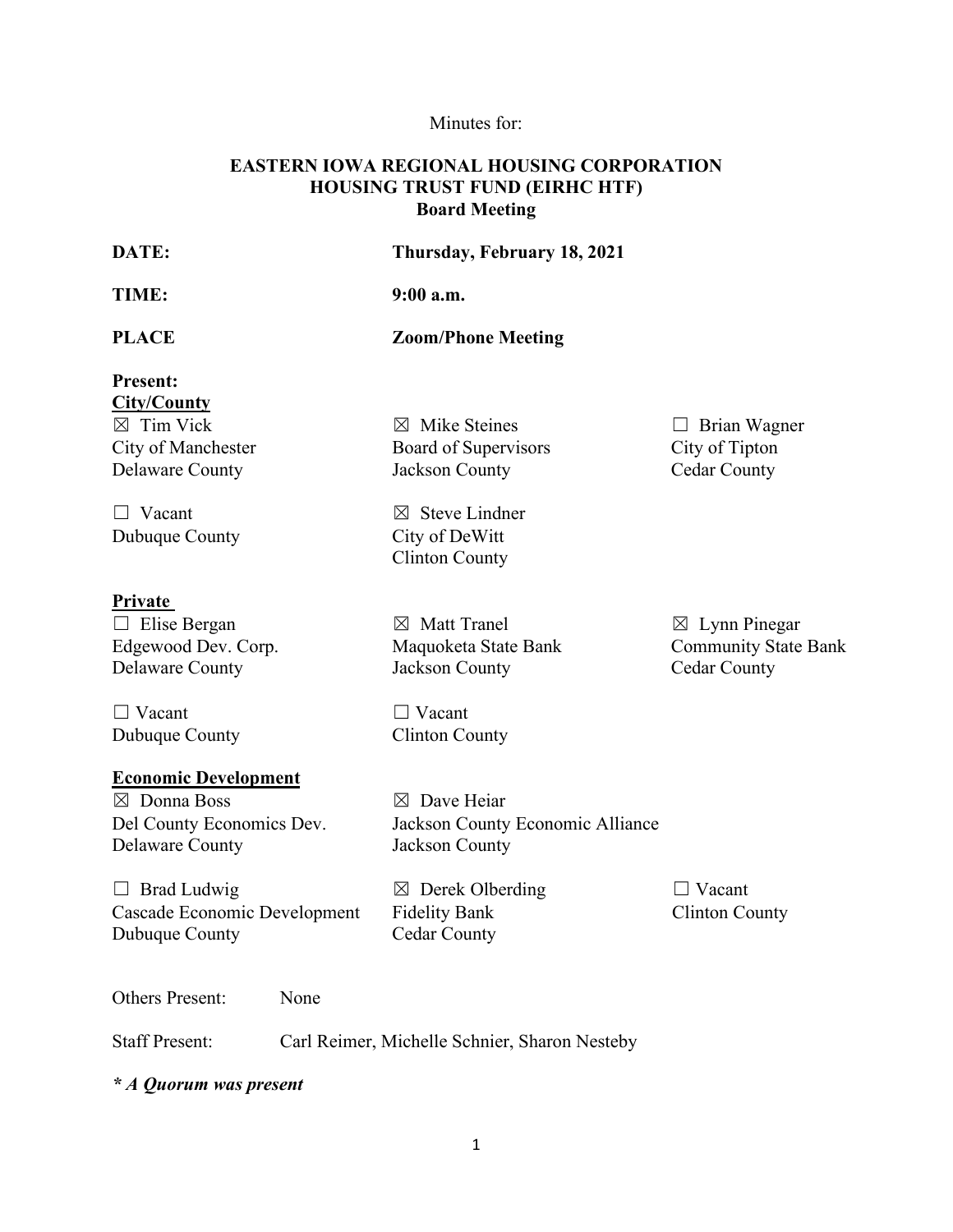## **Call to Order**

Chair Heiar called the Eastern Iowa Regional Housing Corporation Housing Trust Fund (EIRHC HTF) Board meeting to order at 9:02 a.m.

The members of the EIRHC HTF are holding this session by electronic means pursuant to the provisions of the Iowa Open Meetings Law, Section 21.8, Code of Iowa, and due to the limited agenda for this meeting, relatively short period of time that this meeting is expected to be held, the expense of transporting the board members in person is impractical, and the Governor's State COVID-19 Pandemic Public Health Emergency Declaration. The meeting is being held by phone or internet means originating from the ECIA offices in Dubuque. It is open to the public and those in attendance can hear the proceedings. Public notice of the meeting has been issued in accordance with Iowa Code Section 21.4.

#### **Review and Approve the Agenda for the EIRHC Housing Trust Fund (HTF) February 18, 2021 Board Meeting**

Motion by Boss, second by Vick to approve the Agenda for the EIRHC HTF February 18, 2021 Board Meeting. The motion passed unanimously.

#### **Review and Approve the Minutes of the EIRHC Housing Trust Fund (HTF) November 19, 2020 Board Meeting**

Motion by Olberding, second by Steines to approve the minutes from the EIRHC HTF November 19, 2020 Board Meeting. The motion passed unanimously.

#### **Review and Approve EIRHC Housing Trust Fund (HTF) program expenditures for November-December 2020-January 2021**

Reimer presented the EIRHC HTF expenditures for November-December 2020-January 2021 for approval, explaining the expenditures are normal and routine. He noted payments to East Central Development Corporation (ECDC) for the Maquoketa Pocket Neighborhood Downpayment Assistance; Area Substance Abuse Rental Rehab; and ECIA for management.

Motion by Olberding, second by Pinegar to approve the program expenditures for November-December 2020-January 2021. The motion passed unanimously.

#### **Report on 2019 EIRHC Housing Trust Fund (HTF) Project Activity**

Reimer reviewed the 2019 Projects with the board members noting that 100% of the funds was expended by December 31, 2020. Closing documents were submitted to the Iowa Finance Authority (IFA) for approval.

#### **Report on 2020 EIRHC Housing Trust Fund (HTF) Project Activity**

Reimer listed the 2020 projects, noting new development funds for the Pocket Neighborhood have been 100% expended. One home is sold at the Pocket Neighborhood, with two additional homes to be closed late February/early March. The Habitat for Humanity home is almost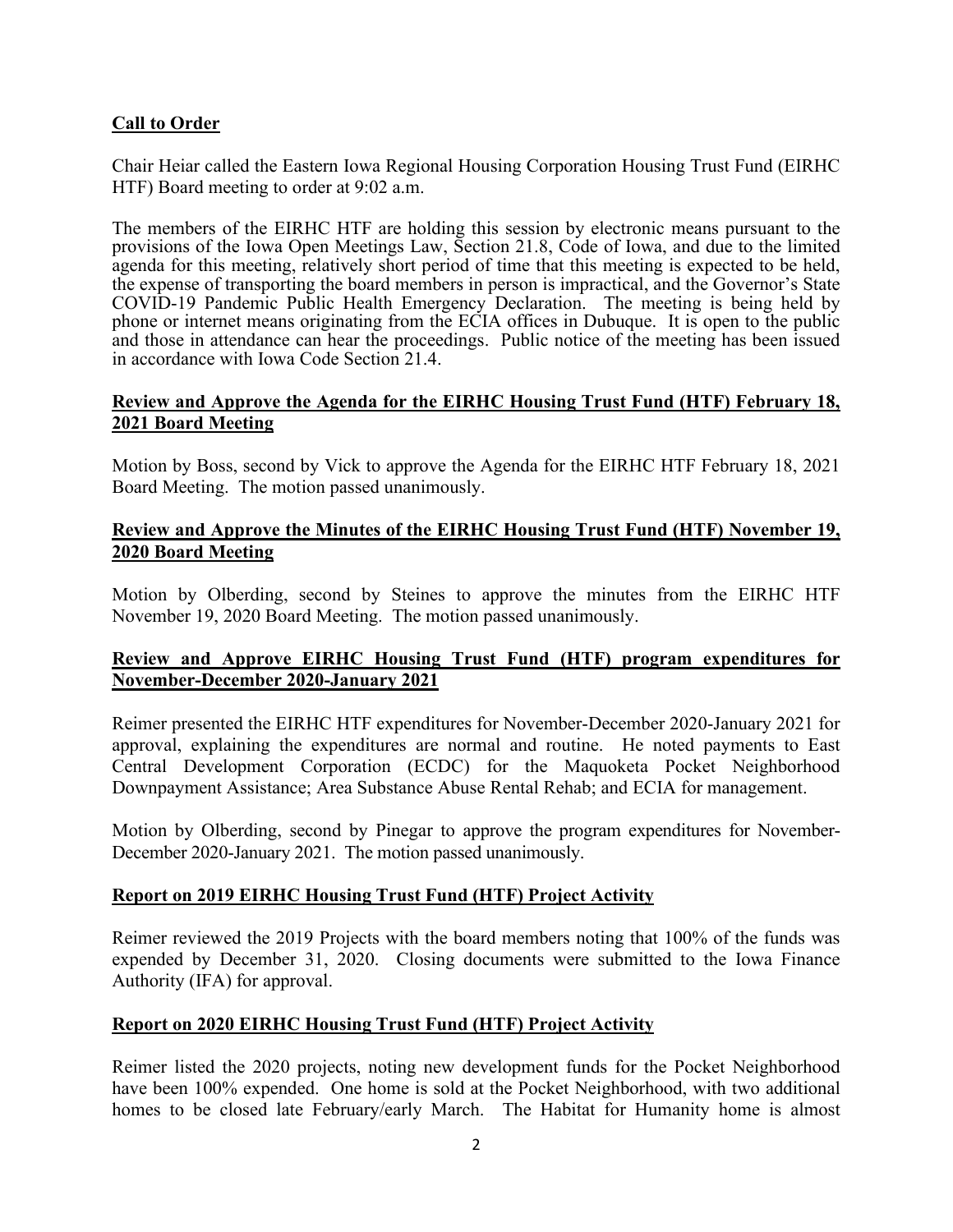complete. Two spec homes are complete; an open house was held on February 5-6 at one of the spec homes with potential applications being submitted for approval from two individuals. A virtual tour of one of the homes is available on the web site for interested parties. The contractor will start foundation work on one of the vacant lots in March. Reimer noted that a loan extension was received from the Federal Home Loan Bank (FHLB) for the Pocket Neighborhood. Evergreen Meadows rental rehab is about half completed, and the ECIA Lead Reduction Owner-Occupied Rehab program in Clinton continues to progress. Funds must be fully expended by December 31, 2021.

#### **Review and Discuss 2021 Application**

Reimer said the contract for the 2021 award has been signed and returned to IFA. Staff will be sending contracts to be signed by the lead persons on the approved projects. He listed the projects including single-family owner-occupied rehab, rental rehab, and new rental development. He noted these funds must be fully expended by December 31, 2022.

#### **Other Business**

Heiar asked about the House Study Bill 178 on several of Governor Reynolds' housing initiatives including housing tax credits, affordable housing and removing the cap on the HTF awards. Schnier said if the cap is lifted, our award to fund applications could potentially be over \$600,000; double the funds from the previous years' awards. Last year, staff received about \$2 million in application requests. If the cap is lifted, it is possible the additional funds could be included in the 2022 HTF application award. Reimer said staff will start accepting applications for the 2022 funds; they are due August 6, 2021. A notice will be sent out in July asking for application submission.

Schnier also noted that Senator Lofgren has submitted the Landbanks bill for sub-committee discussion. She receives weekly updates from the Iowa Homes Partnership; staff will forward that information to the board members. Heiar said to let the board members know if they should reach out to their legislators with discussion points.

#### **Next Board Meetings Scheduled:**

The next EIRHC HTF Board meetings are listed below. Board members commented that zoom meetings work well and hope they can be continued even if the office opens up from the pandemic saving time spent on travel and the short duration of the meetings.

May 20, 2021 – 9:00 AM August 19, 2021 November 18, 2021 February 17, 2022